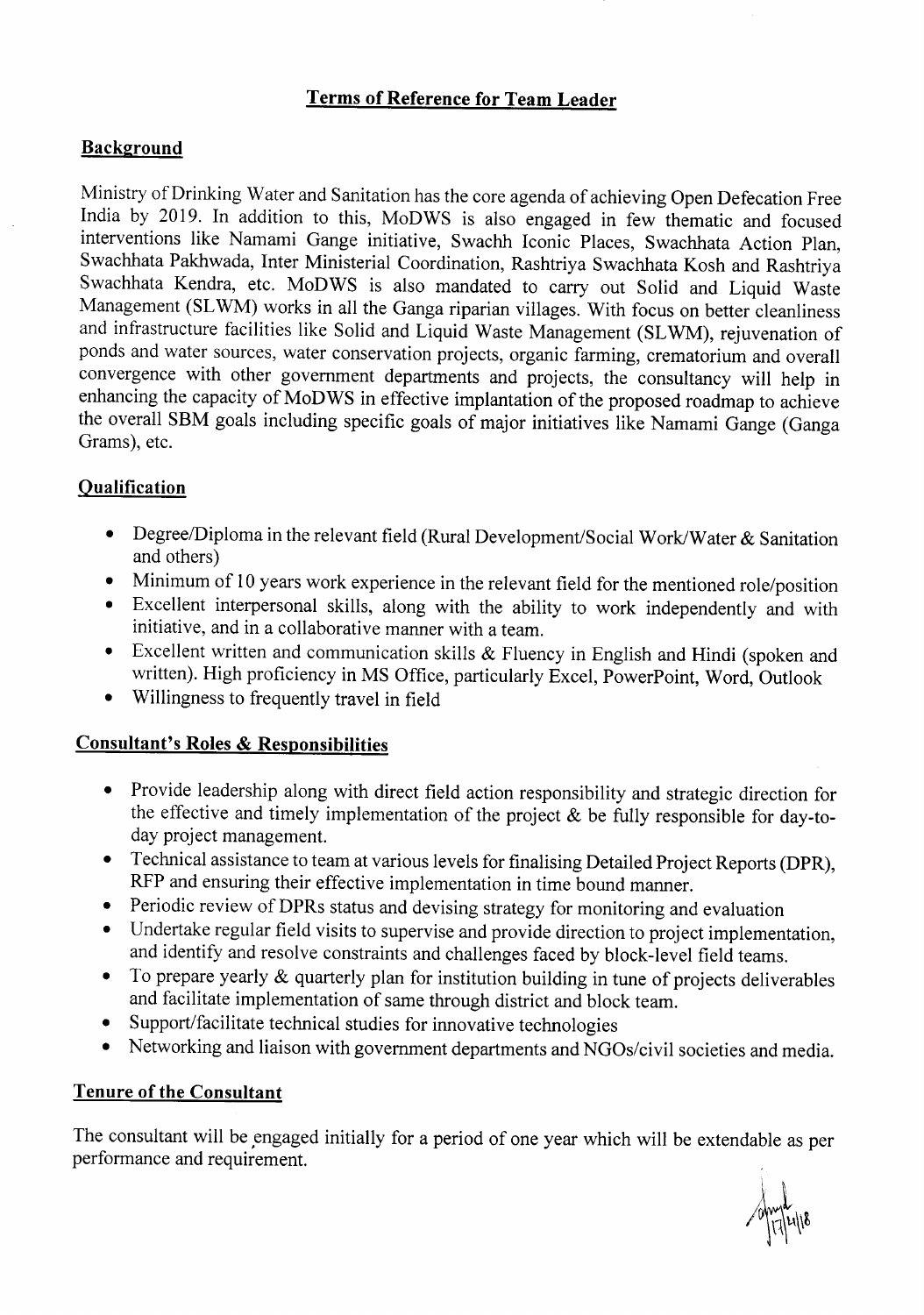## **Terms of Reference for Solid & Liquid Waste Management Consultant**

# **Background**

Ministry of Drinking Water and Sanitation has the core agenda of achieving Open Defecation Free India by 2019. In addition to this, MoDWS is also engaged in few thematic and focused interventions like Namami Gange initiative, Swachh Iconic Places, Swachhata Action Plan, Swachhata Pakhwada, Inter Ministerial Coordination, Rashtriya Swachhata Kosh and Rashtriya Swachhata Kendra, etc. MoDWS is also mandated to carry out Solid and Liquid Waste Management (SLWM) works in all the Ganga riparian villages. With focus on better cleanliness and infrastructure facilities like Solid and Liquid Waste Management (SLWM), rejuvenation of ponds and water sources, water conservation projects, organic farming, crematorium and overall convergence with other government departments and projects, the consultancy will help in enhancing the capacity of MoDWS in effective implantation of the proposed roadmap to achieve the overall SBM goals including specific goals of major initiatives like Namami Gange (Ganga Grams), etc.

# **Qualification**

- Degree/Diploma in the relevant field (Rural Development/Social Work/Water & Sanitation and others)
- Minimum of 6 years work experience in the relevant field for the mentioned role/position
- Excellent interpersonal skills, along with the ability to work independently and with initiative, and in a collaborative manner with a team
- Excellent written and communication skills & Fluency in English and Hindi (spoken and written).

# **Consultant's Roles and Responsibilities**

- Survey and assessment of project areas for SLWM inputs in State & District DPRs
- Planning and Strategy formulation for SLWM initiatives in the project states and framing of Implementation Guidelines
- Technical assistance to team at various levels for finalising Detailed Project Reports (DPR) and ensuring their effective implementation in time bound manner
- Periodic review of DPRs status and devising strategy for monitoring and evaluation
- Undertake regular field visits to supervise and provide direction to project implementation, and identify and resolve constraints and challenges faced by block-level field teams
- To prepare yearly  $\&$  quarterly plan for institution building in tune of projects deliverables and facilitate implementation of same through district and block team.
- To facilitate state & block resources cell in preparation of various training modules for strengthening of community institution and its cadre
- Networking and liaison with government departments and NGOs/civil societies and media.

# **Tenure of the Consultant**

The consultant will be engaged initially for a period of one year which will be extendable as per performance and requirement.

------- -

 $\sqrt[10]{\frac{1}{12}}$ u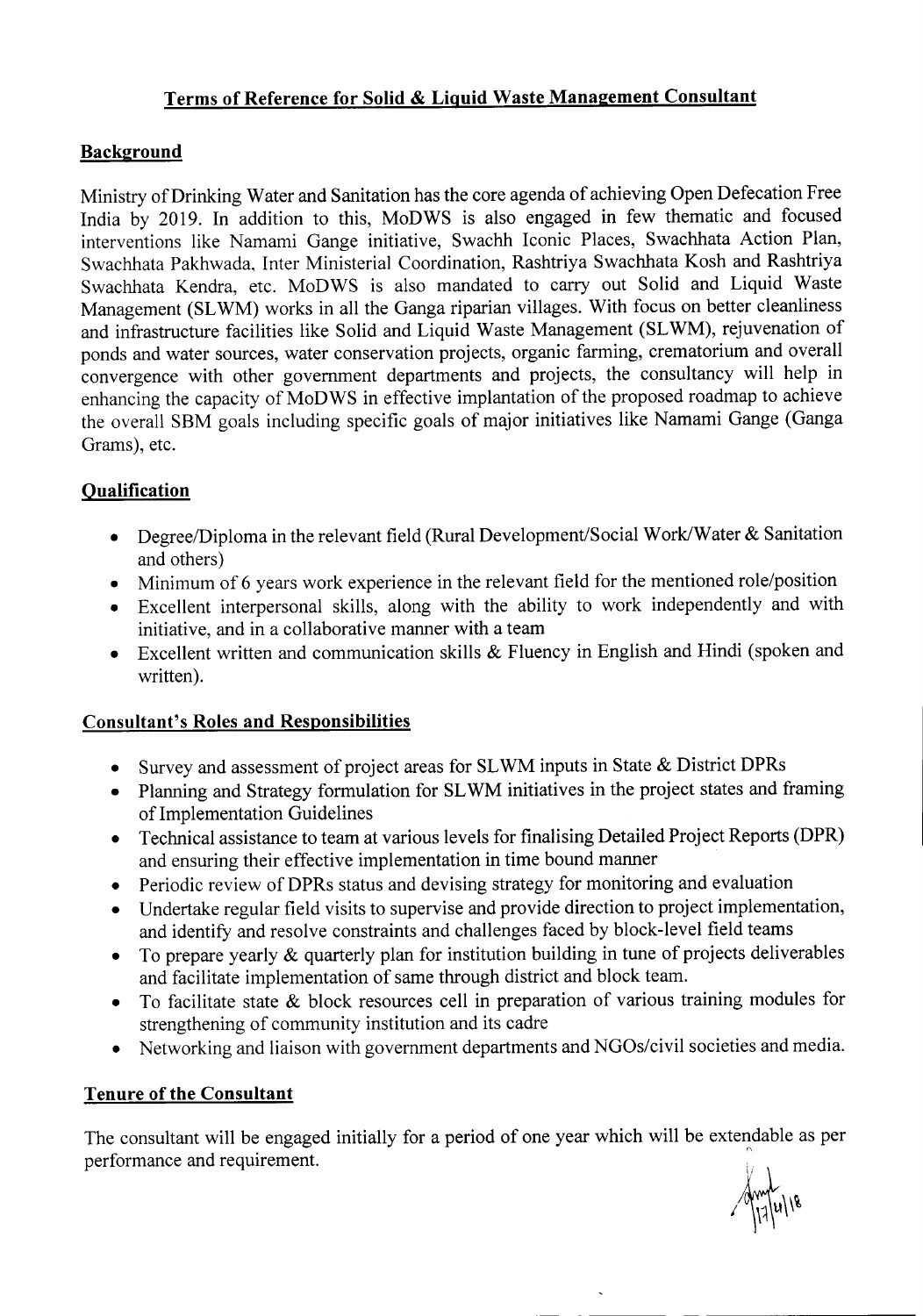## **Terms of Reference for IEC & Documentation Consultant**

#### **Background**

Ministry of Drinking Water and Sanitation has the core agenda of achieving Open Defecation Free India by 2019. In addition to this, MoDWS is also engaged in few thematic and focused interventions like Namami Gange initiative, Swachh Iconic Places, Swachhata Action Plan, Swachhata Pakhwada, Inter Ministerial Coordination, Rashtriya Swachhata Kosh and Rashtriya Swachhata Kendra, etc. MoDWS is also mandated to carry out Solid and Liquid Waste Management (SLWM) works in all the Ganga riparian villages. With focus on better cleanliness and infrastructure facilities like Solid and Liquid Waste Management (SLWM), rejuvenation of ponds and water sources, water conservation projects, organic farming, crematorium and overall convergence with other government departments and projects, the consultancy will help in enhancing the capacity of MoDWS in effective implantation of the proposed roadmap to achieve the overall SBM goals including specific goals of major initiatives like Namami Gange (Ganga Grams), etc.

# **Qualification**

- Degree/Diploma in the relevant field (Mass Communication/Rural Development/Social Work/WASH and others)
- Minimum of 6 years work experience in the relevant field for the mentioned role/position
- Excellent interpersonal skills, along with the ability to work independently and with initiative, and in a collaborative manner with a team
- Clear understanding of IPC/IEC/BCC/SBCC campaigns and strategy formulation and ground implementation
- Experience of developing state level IEC campaigns and exposure to Media engagements like Mass & Mid media campaigns
- Experience of working and executing Digital campaigns on social subjects or government schemes. Experience of working as Team Leader on Social Media campaigns would be and added advantage.

### **Consultant's Roles & Responsibilities**

- Responsible for planning and designing the State & District level IEC strategy w.r.t Ganga Gram Guidelines. Identifying & training District/Block level IEC/IPC resource teams across diverse themes
- Conceptualising State level IEC campaigns and ensuring the implementation of the same across the districts/blocks/GPs with clear mandate and timelines.
- Developing IEC repository at the state level and replication of it at districts. Responsible for creation of Online/Digital platforms for dissemination of IEC activities on real time basis.
- Monitoring & conducting periodic Impact Evaluation of the IEC activities across the project areas.
- Responsible for media management and facilitating regular media coverage and outreach.

### **Tenure of the Consultant**

The consultant will be engaged initially for a period of one year which will be extendable as per performance and requirement.

 $\sqrt{\frac{9}{17}}$ [4][6